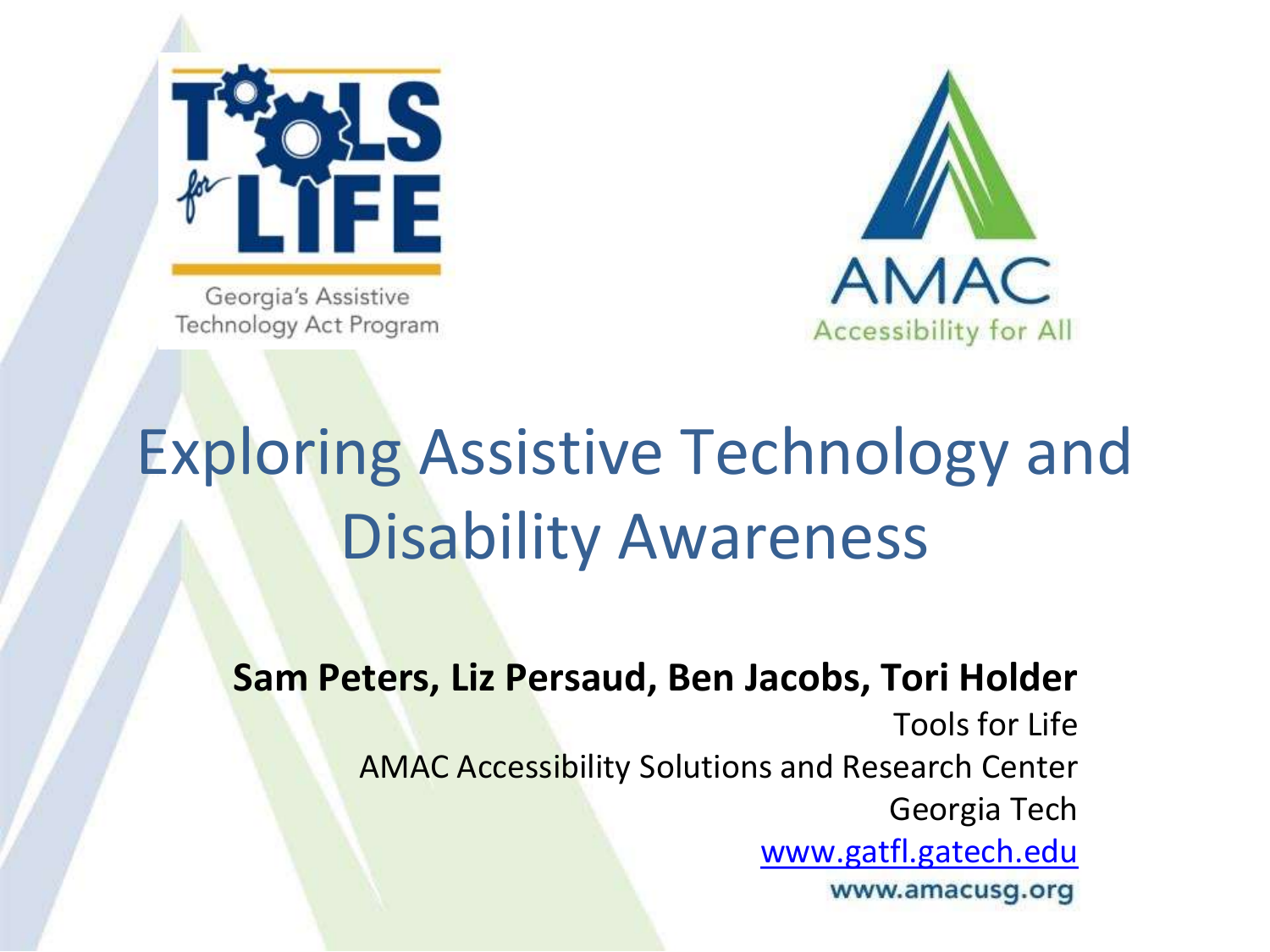# Tools for Life



We're here to help Georgians with disabilities gain access to and acquisition of assistive technology devices and assistive technology services so they can live, learn, work, and play independently in the communities of their choice.



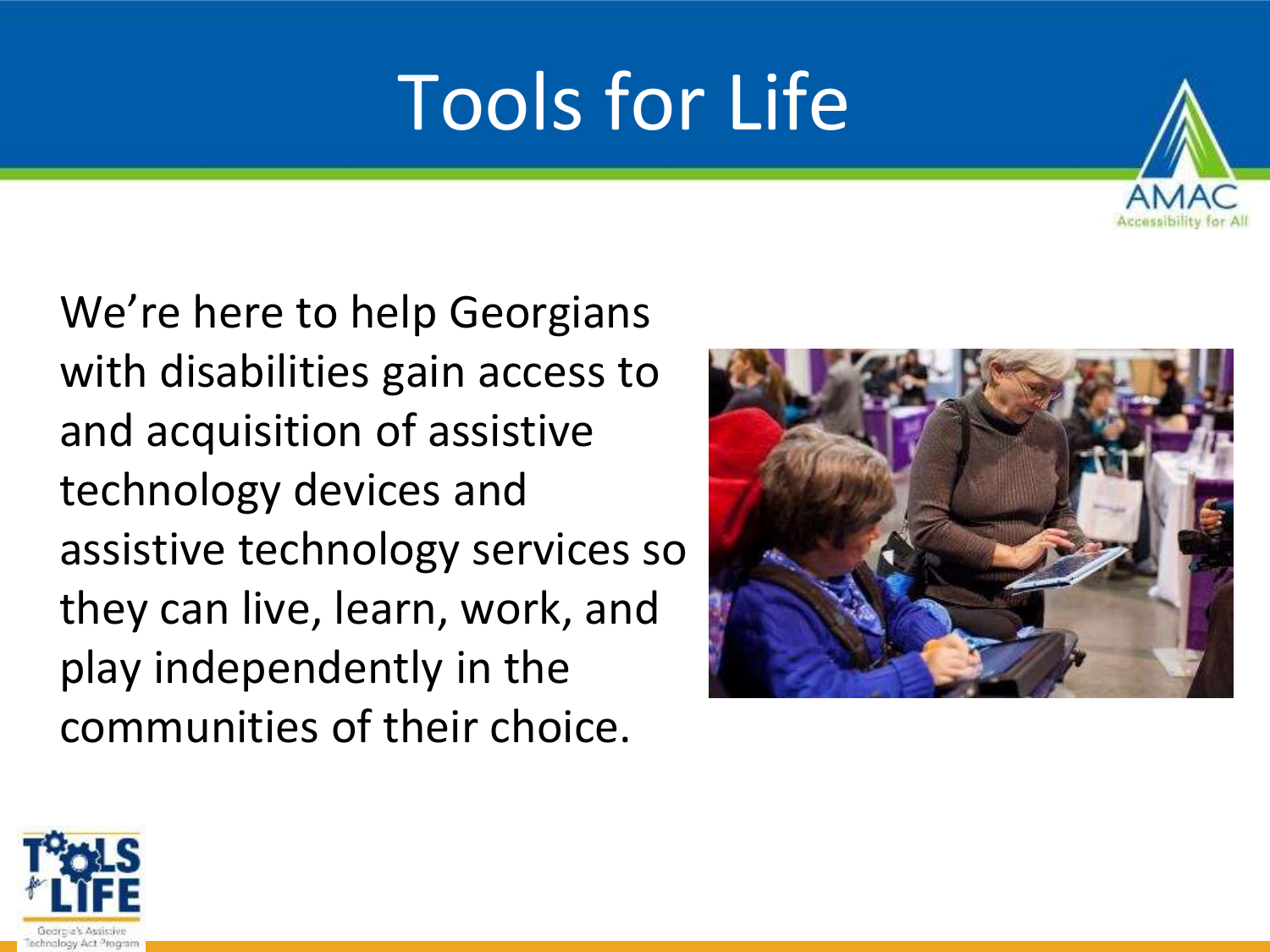### **Tools for Life Georgia's Federal AT Act Program**



- Tools for Life is a program of AMAC Accessibility Services, Georgia Tech
- We serve individuals of all ages & disabilities in Georgia
- TFL Network
	- Assistive Technology Resource Centers/Outreach Sites
	- Lending Libraries
	- Training and Demonstrations
	- AT Reuse
	- AT Funding Education/Assistance and Resources
- Online Resources
	- [www.gatfl.org](http://www.gatfl.org/)

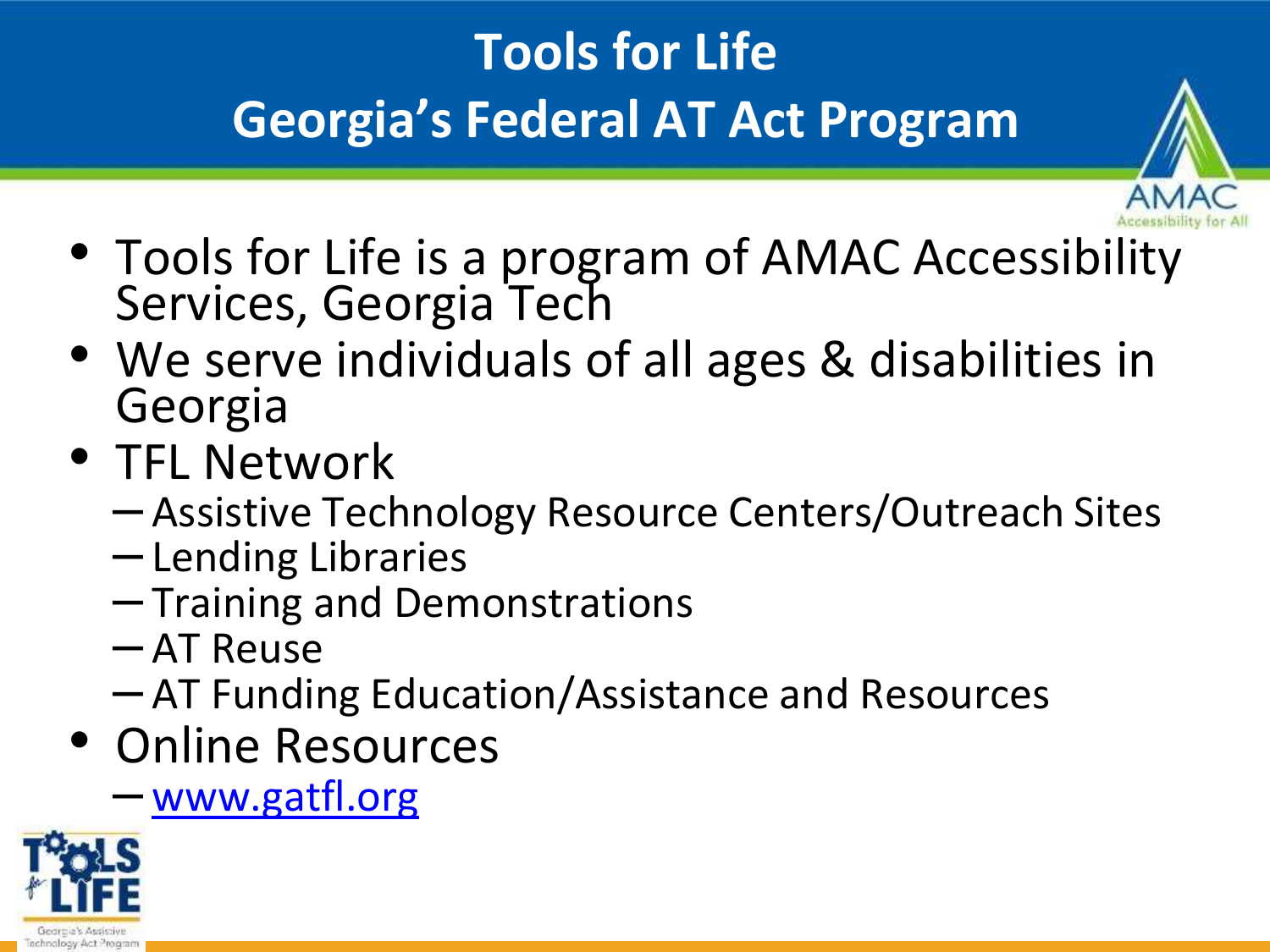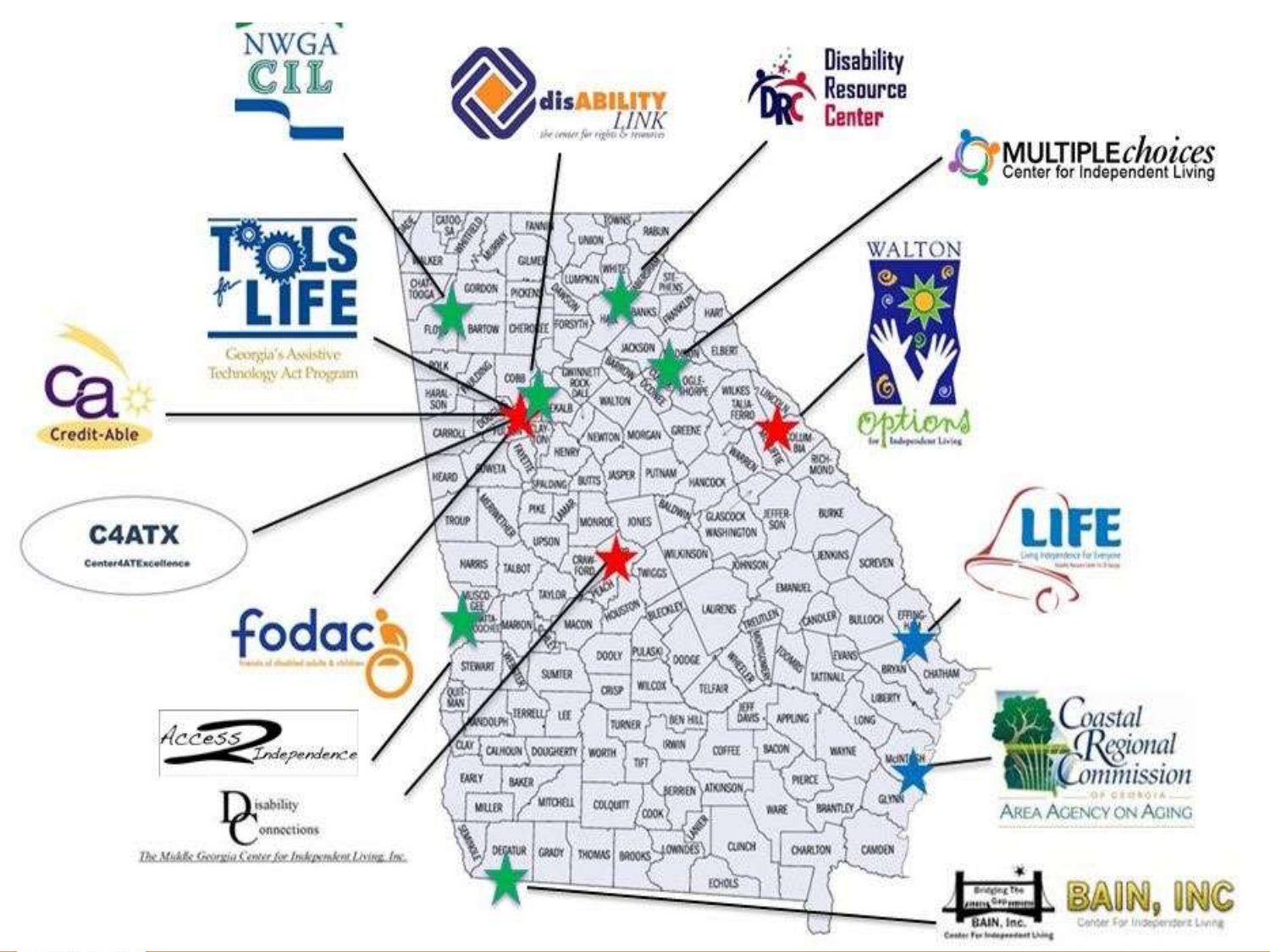### Guiding Principle



• Disability is a natural part of the human experience and in no way diminishes the right of individuals to—

(A) live independently;

- (B) enjoy self-determination and make choices;
- (C) benefit from an education;
- (D) pursue meaningful careers; and

(E) enjoy full inclusion and integration in the economic, political, social, cultural, and educational mainstream of society in the United States.



Public Law 108-364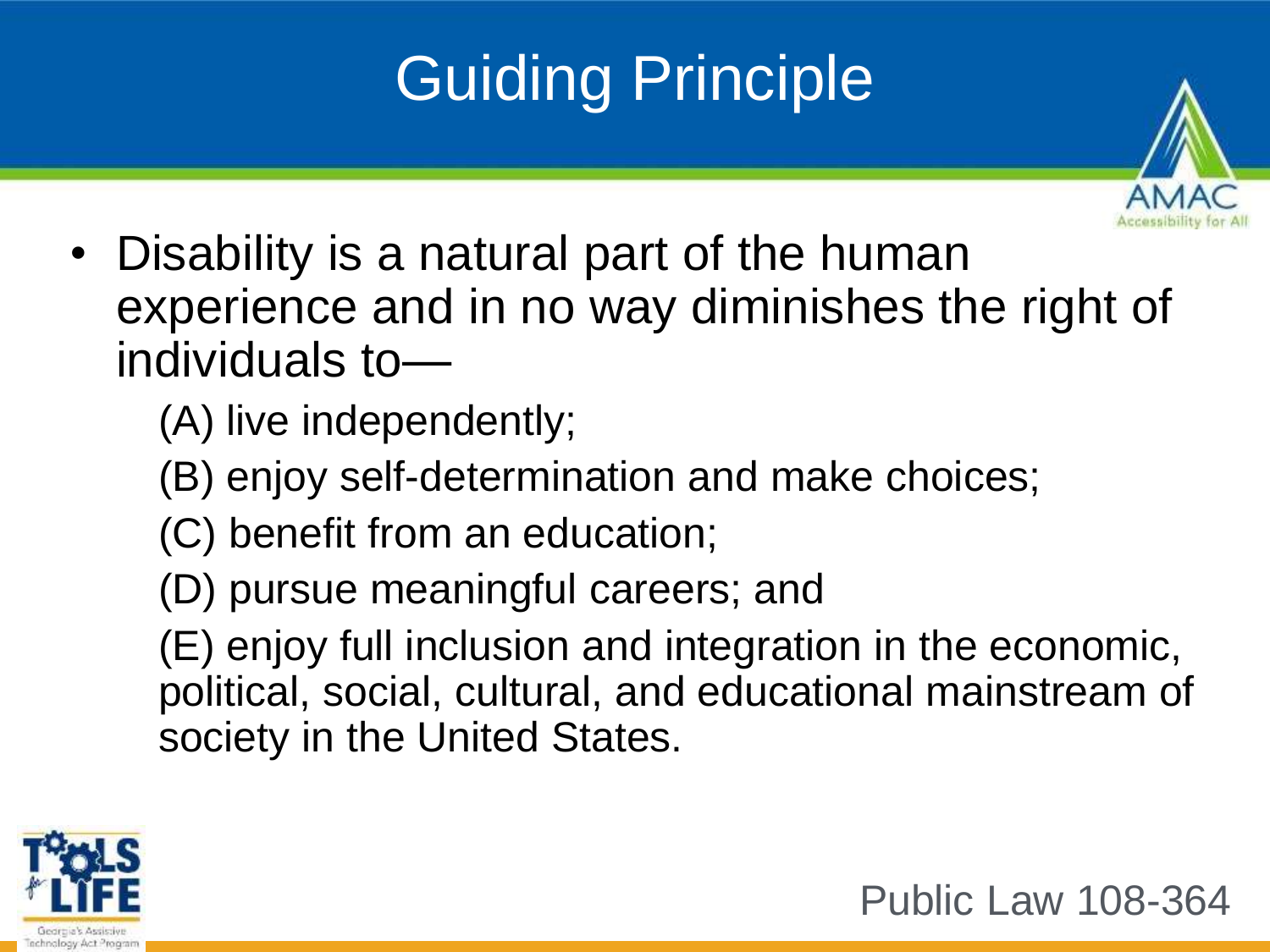# The Power of Language



- **Language is continually evolving**, and that includes language related to people with disabilities.
- Staying current is important, not to show that you are "politically correct" but to communicate effectively and with respect.

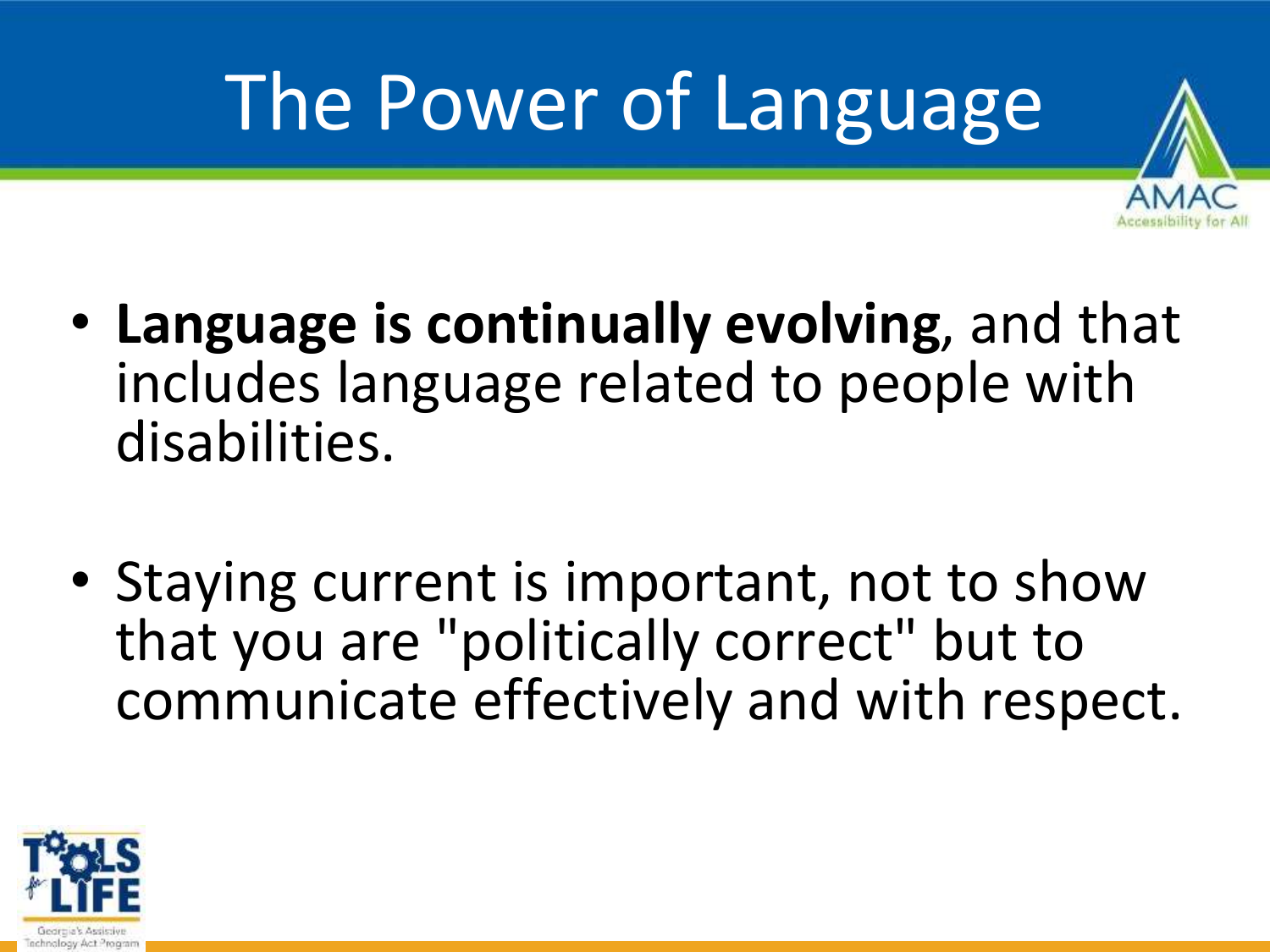### Value-Laden Terminology



Abnormal Afflicted Burdened Defect Deformity Mental Mute (Deaf and Mute) Palsied Spastic Stricken with Sufferer Victim Invalid

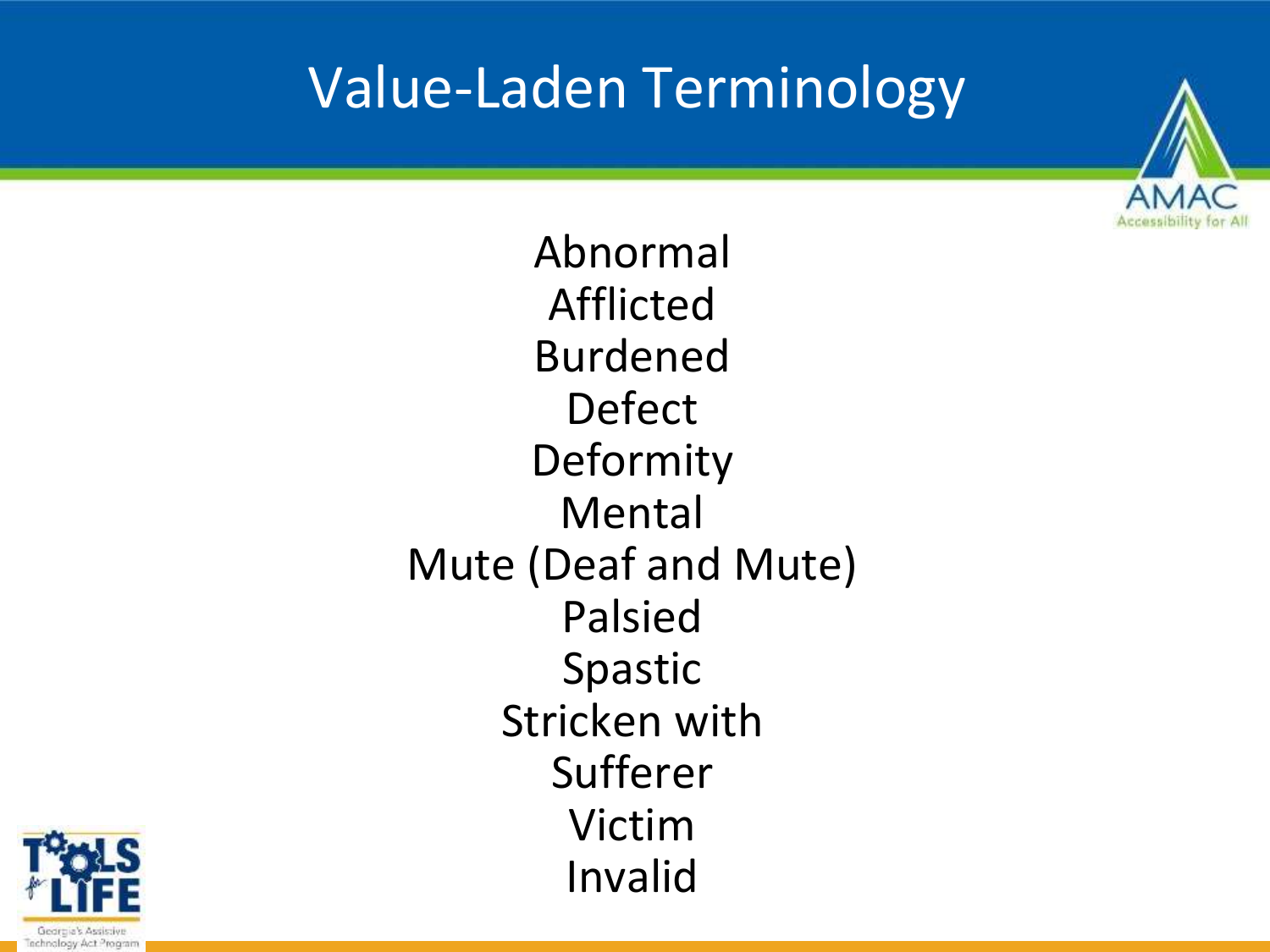## Why Assistive Technology?



#### For a person without a disability, technology makes life easier.

For a person with a disability, technology makes life possible.



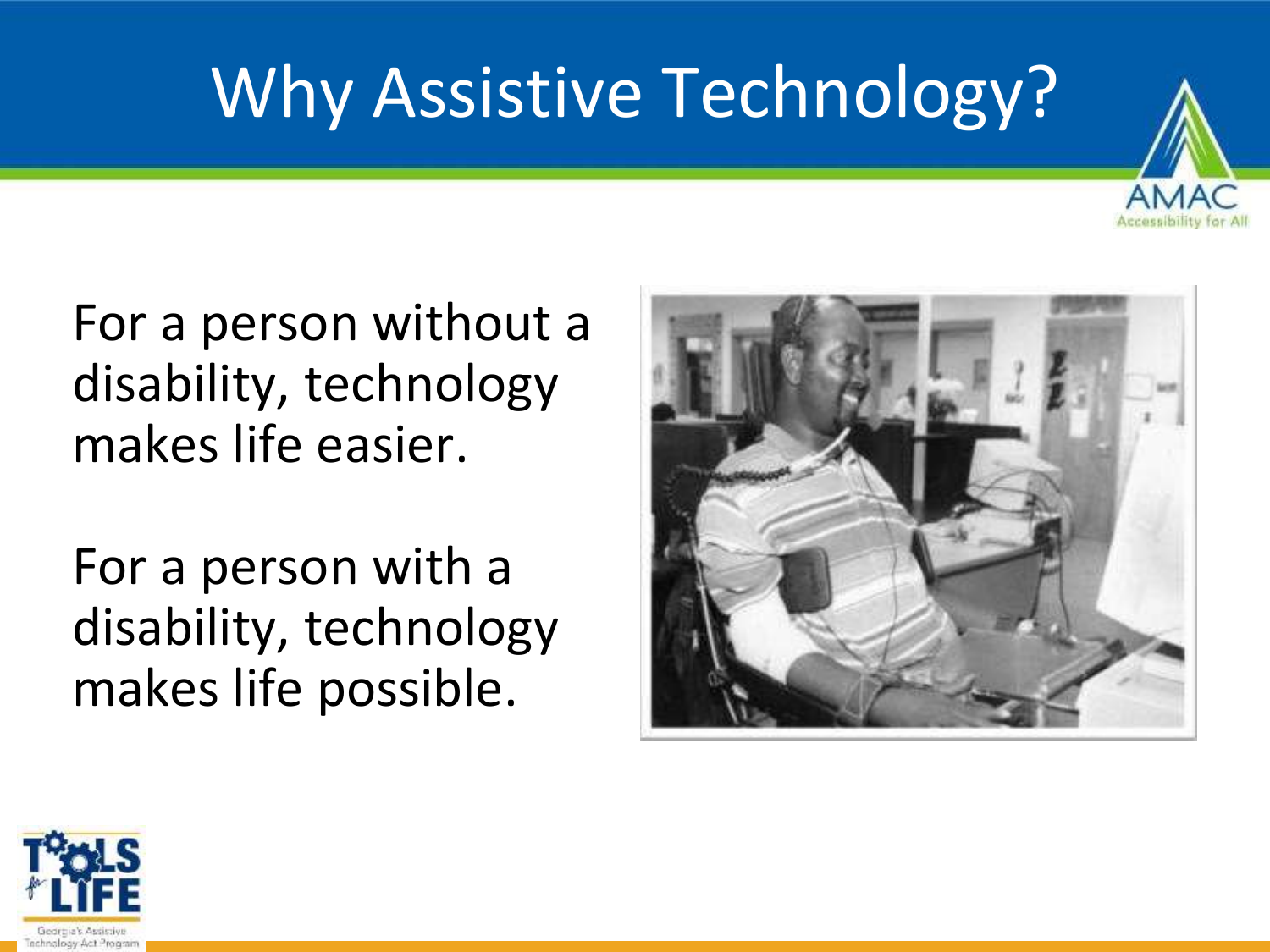## VGo Telepresence Robot

- Enables a person to replicate themself in a distant location and have the freedom to move around as if they were physically there
- Reduces travel costs
- School
- Hospital
- Work from home





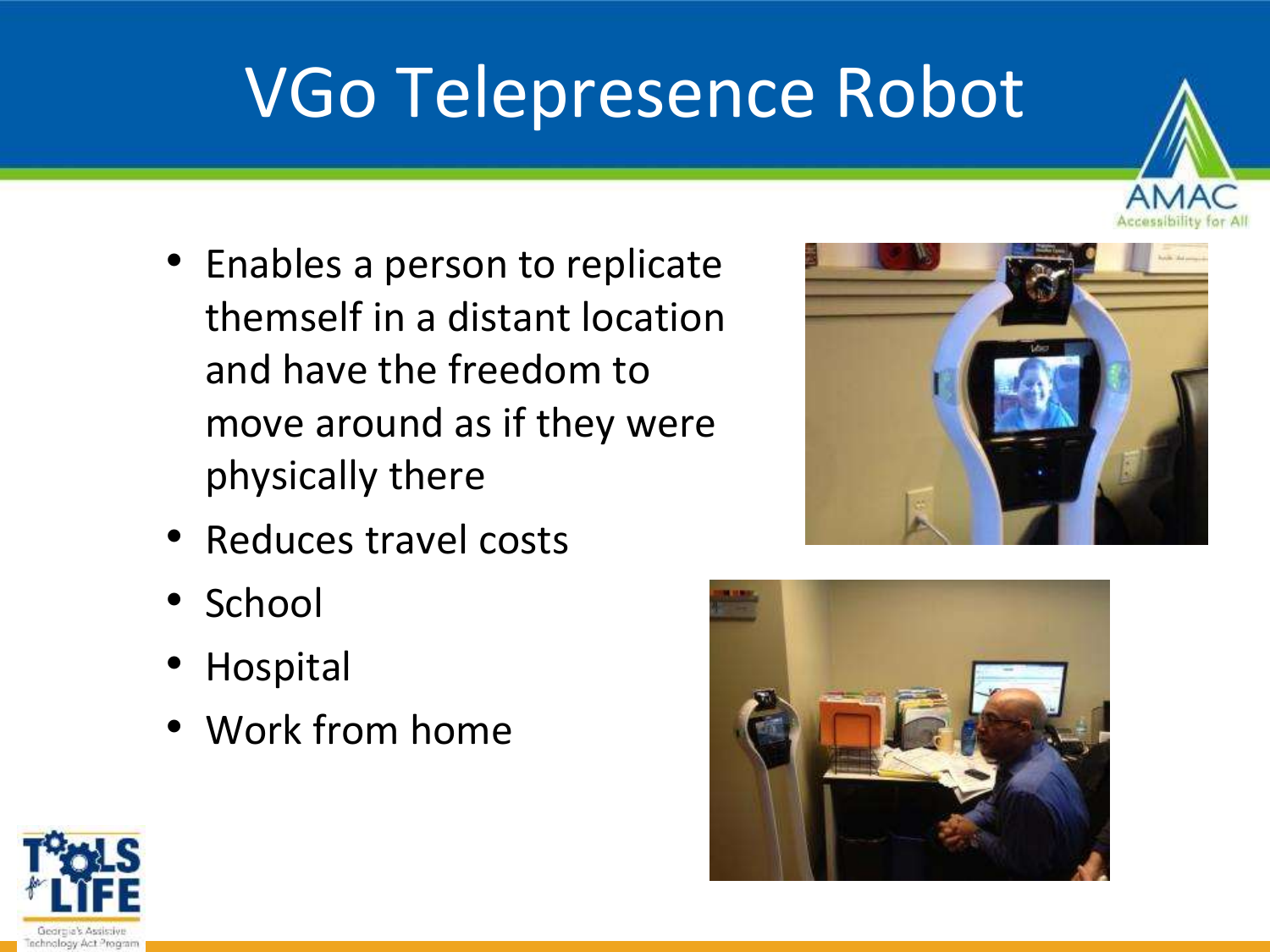### **Amazon Echo**



#### amazon echo

Always ready, connected, and fast. Just ask.



- Speech-controlled speaker system
- Voice recognition further distances
- All functions are server side
- Compatible with many EC Brands
- \$179.99

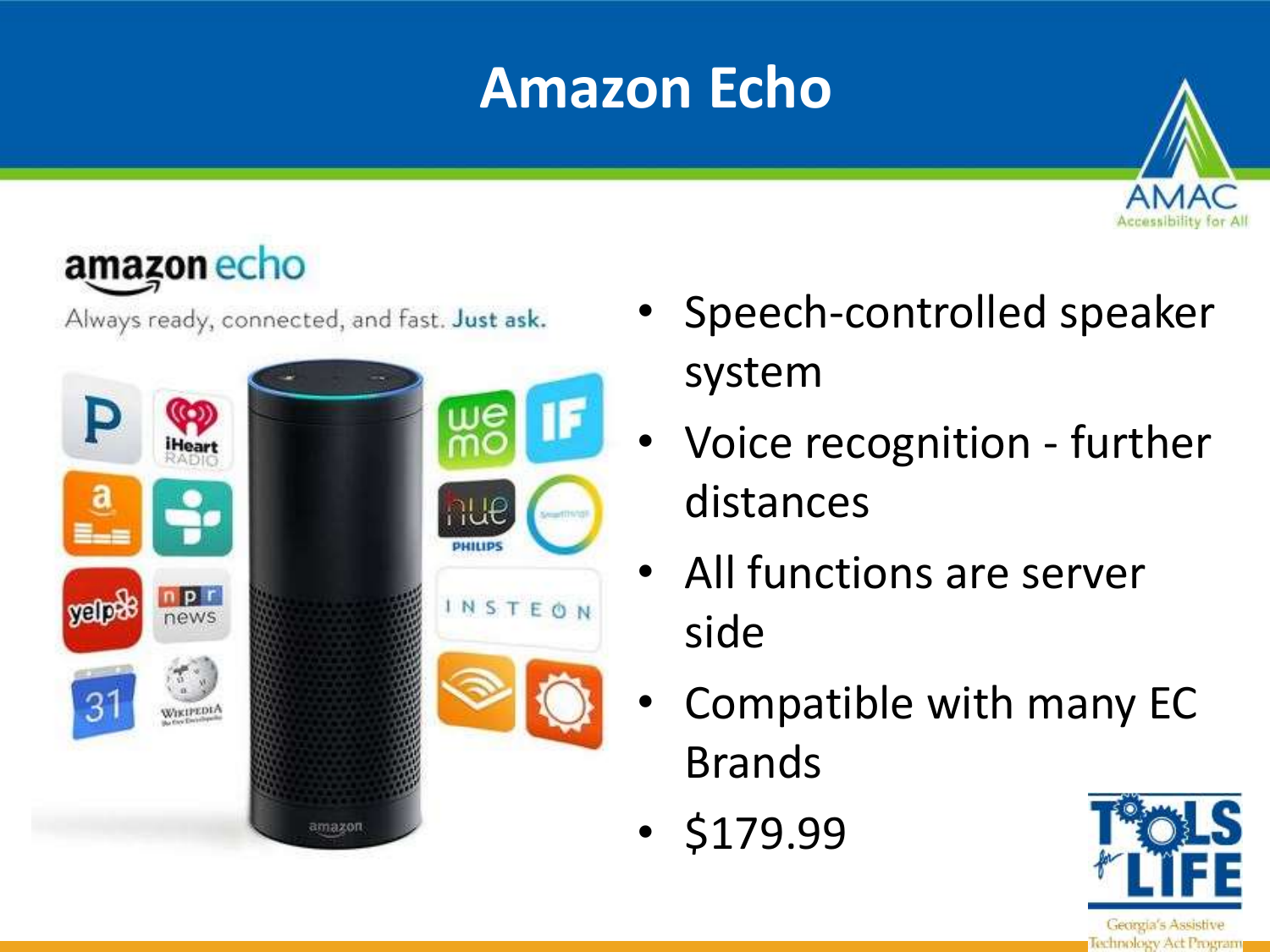### **Philips Hue Light Bulbs**





- Wifi Connected
- Dimmable
- Displays Over 16 Million Colors
- Compatible with Amazon Echo
- Color Starter Kit \$174.99

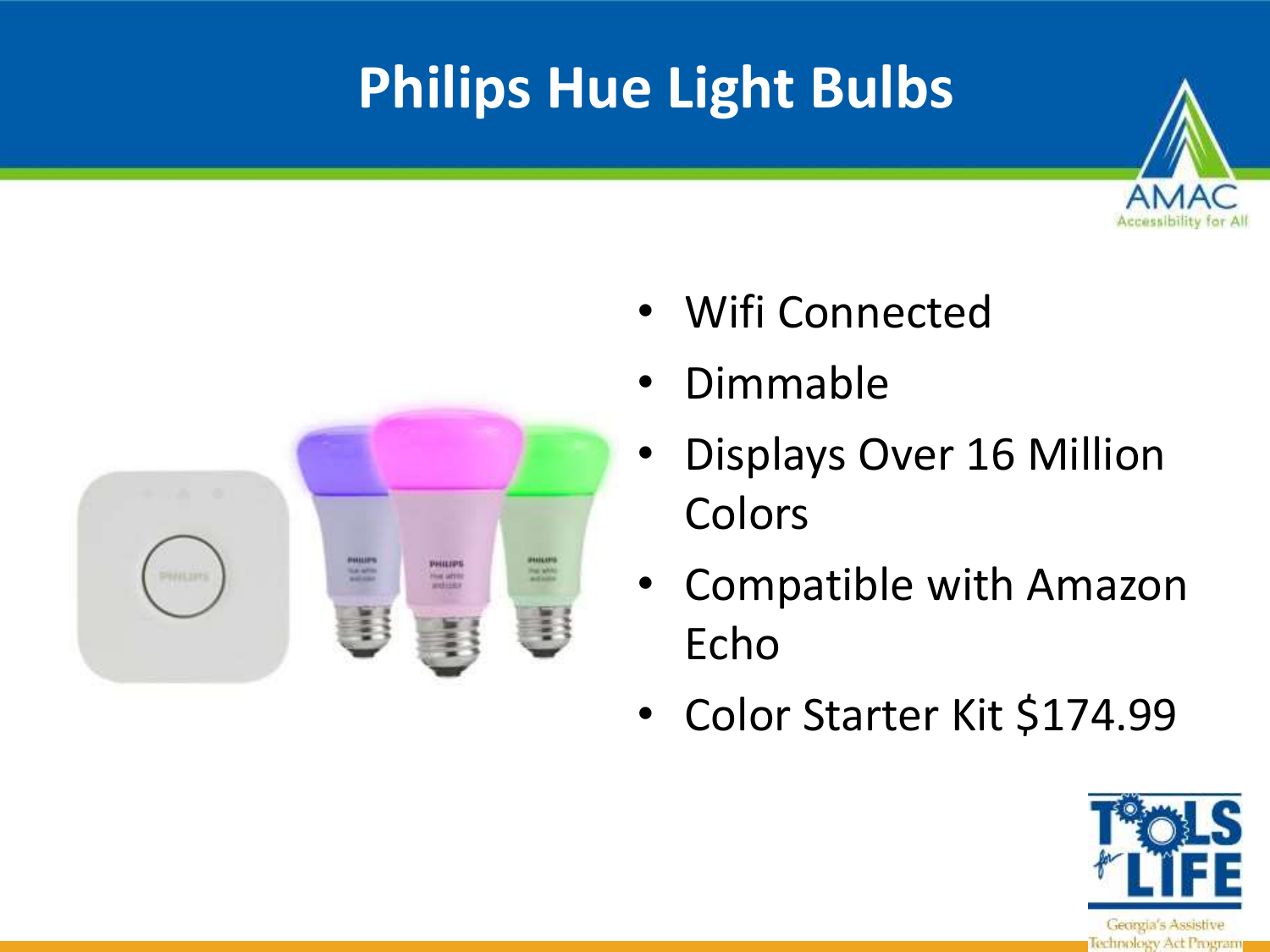



### If you can control your computer, you can control your environment!

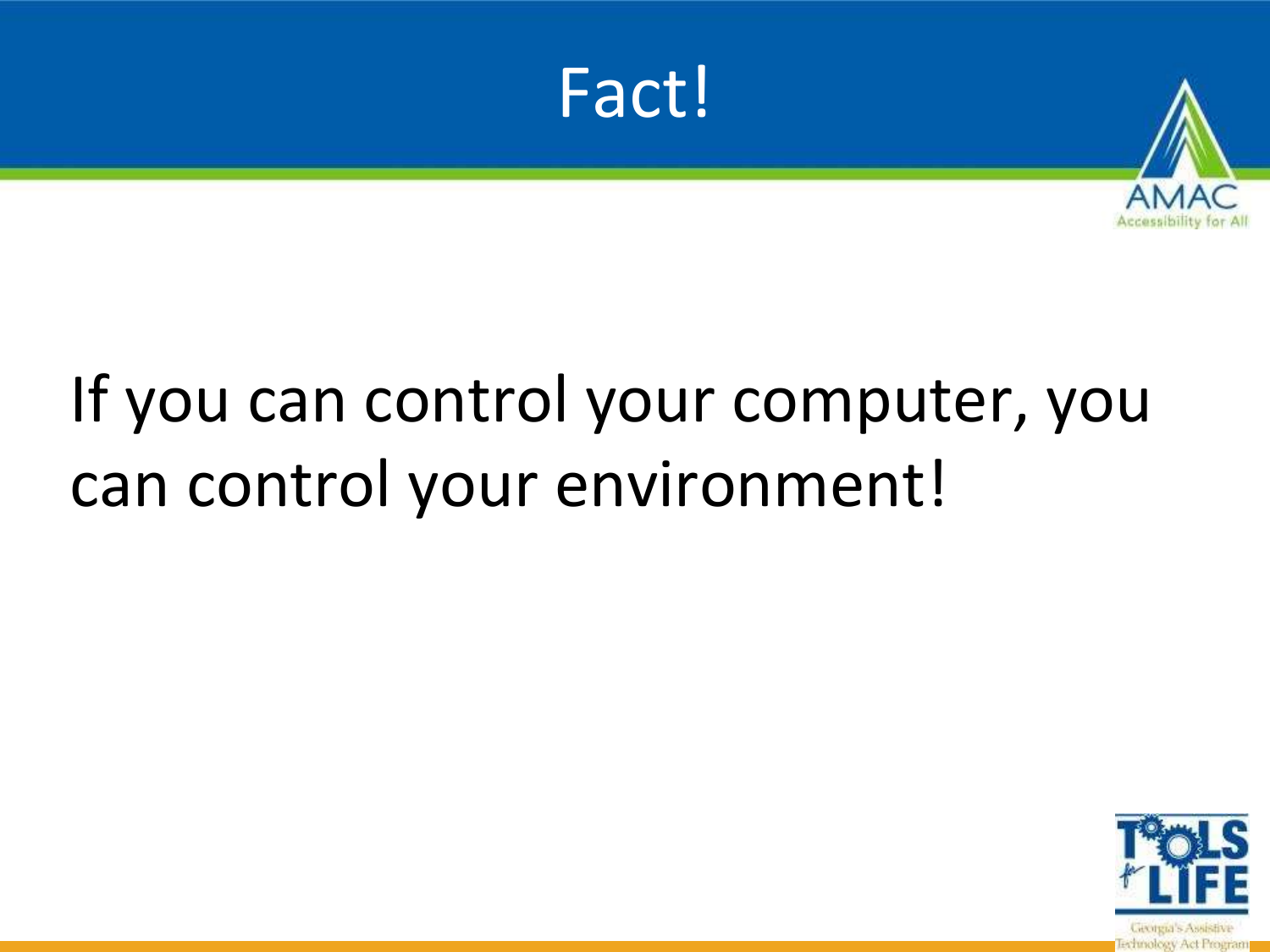## Tecla Shield

- Wireless device that controls smartphones and tablets using your external switches or the driver controls of your power wheelchair
- The only switch interface that works with both iOS® and Android mobile devices.



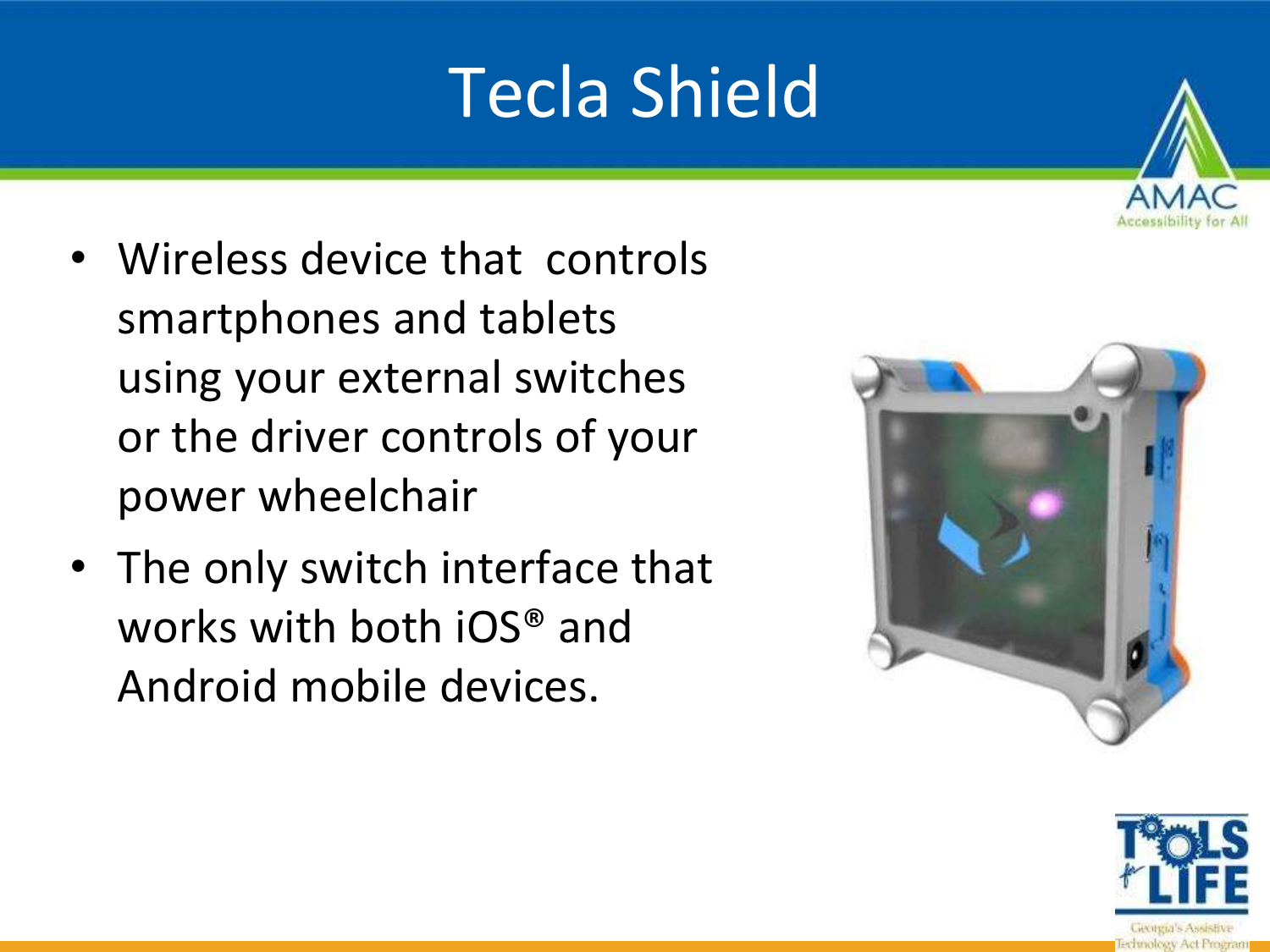# Xbox One with Kinect



- Control your entertainment with your voice
- Netflix, Skype, Youtube, Internet Browser, Music, Television, etc.
- Gesture Control
- Price varies depending on bundle.
- Xbox One ~ \$<del>350</del> \$299
- Kinect  $\sim$  \$100

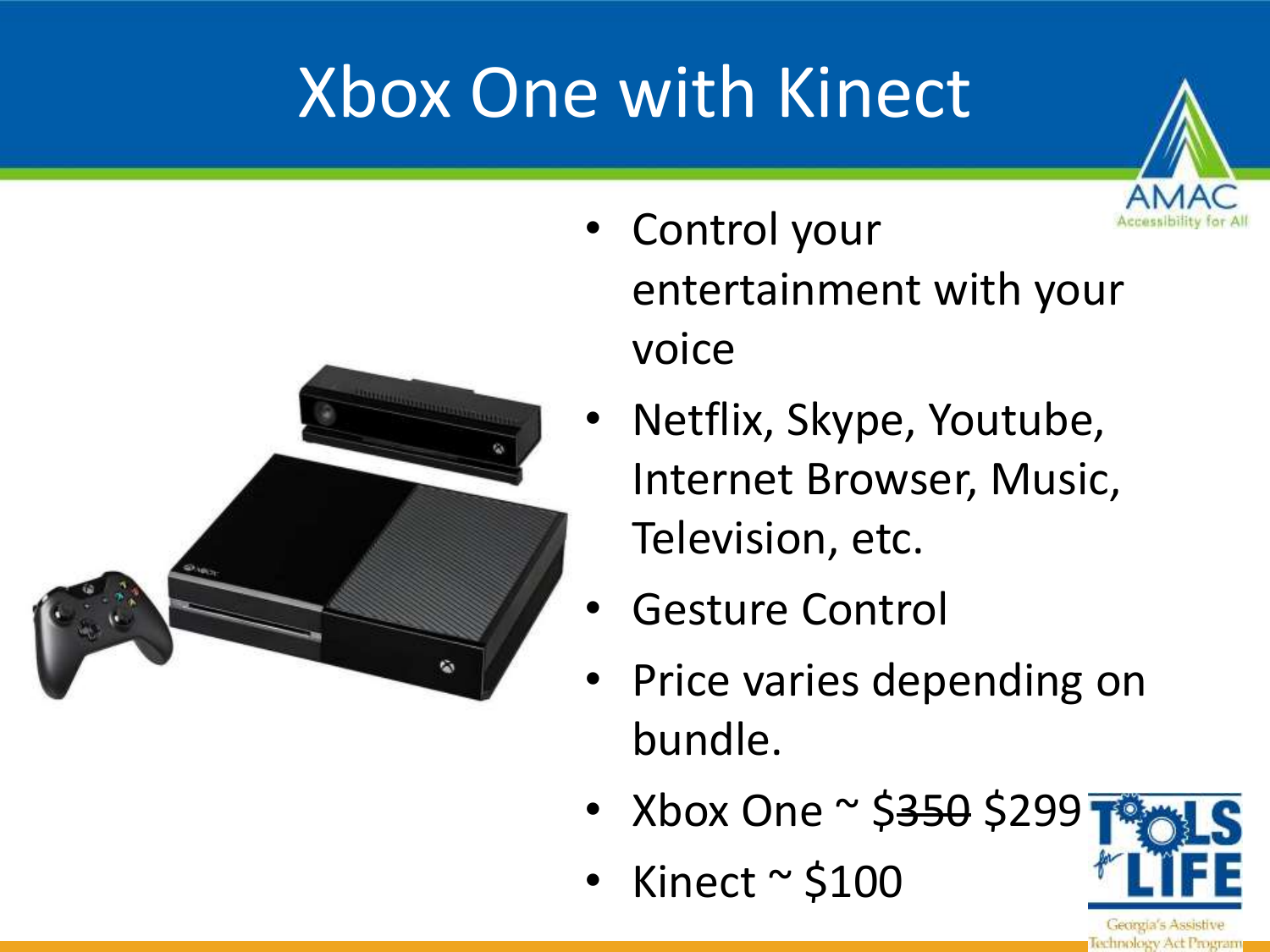# TFL Gaming Initiative

- 
- Tools for Life has recognized the importance of play and is starting an initiative dedicated to gaming with disabilities. Some objectives of the program are:
	- Demonstrate the accessibility of gaming
	- Build relationships with developers and aid in creating more accessible games
	- Increase public awareness of the importance of accessibility in games
- There are many benefits to playing games
	- Improved Hand/Eye coordination
	- Increased problem solving and cognitive function
	- Better handle stressful environments
	- Social outlet

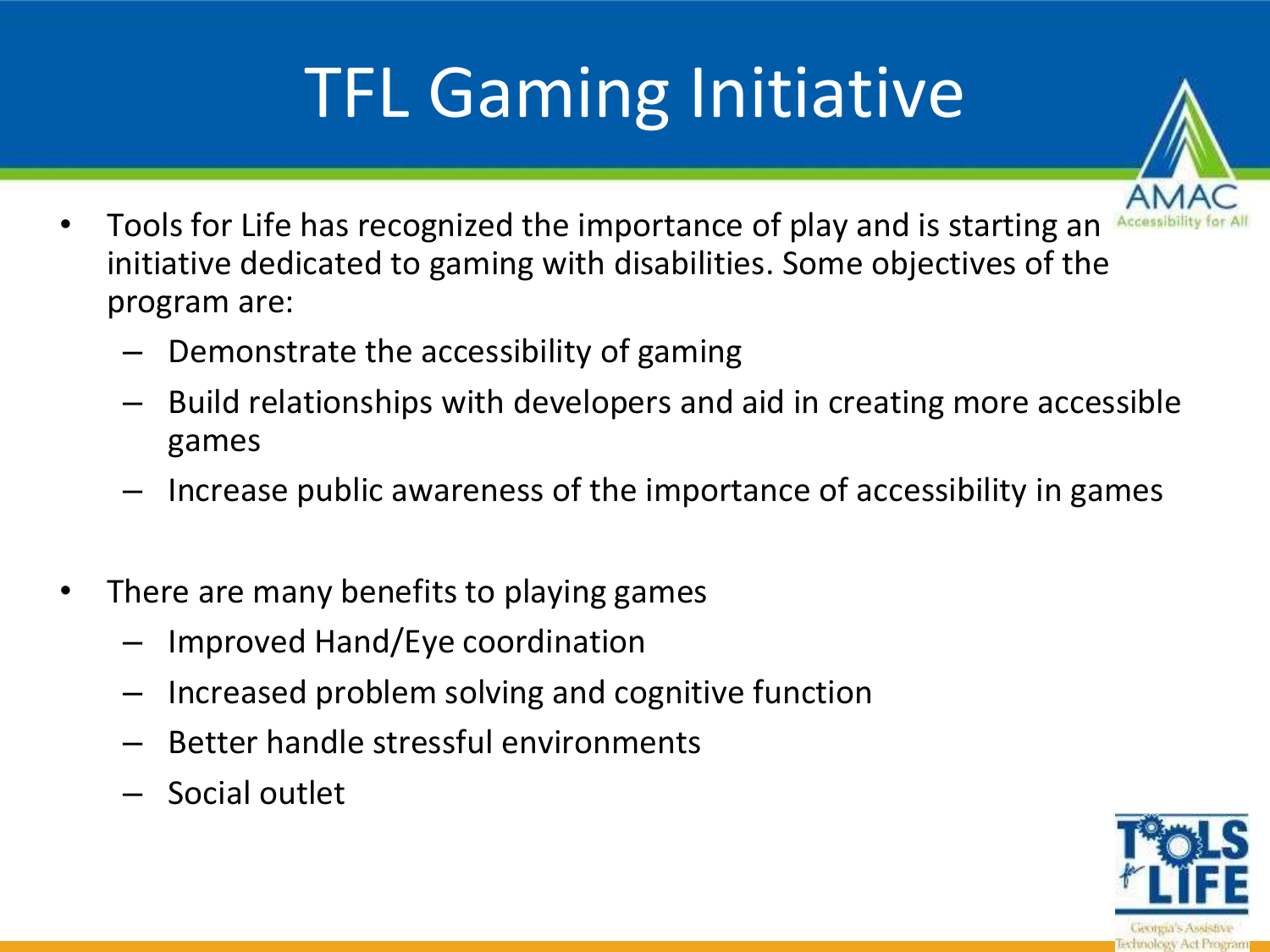## XOGO



- The first fully customizable adapter that connects people with disabilities to consumer technology.
- Compatible with USB and HID devices, switches, game controllers, and Bluetooth.
- Control for your console as well as cable boxes, media devices, and smart home technology.

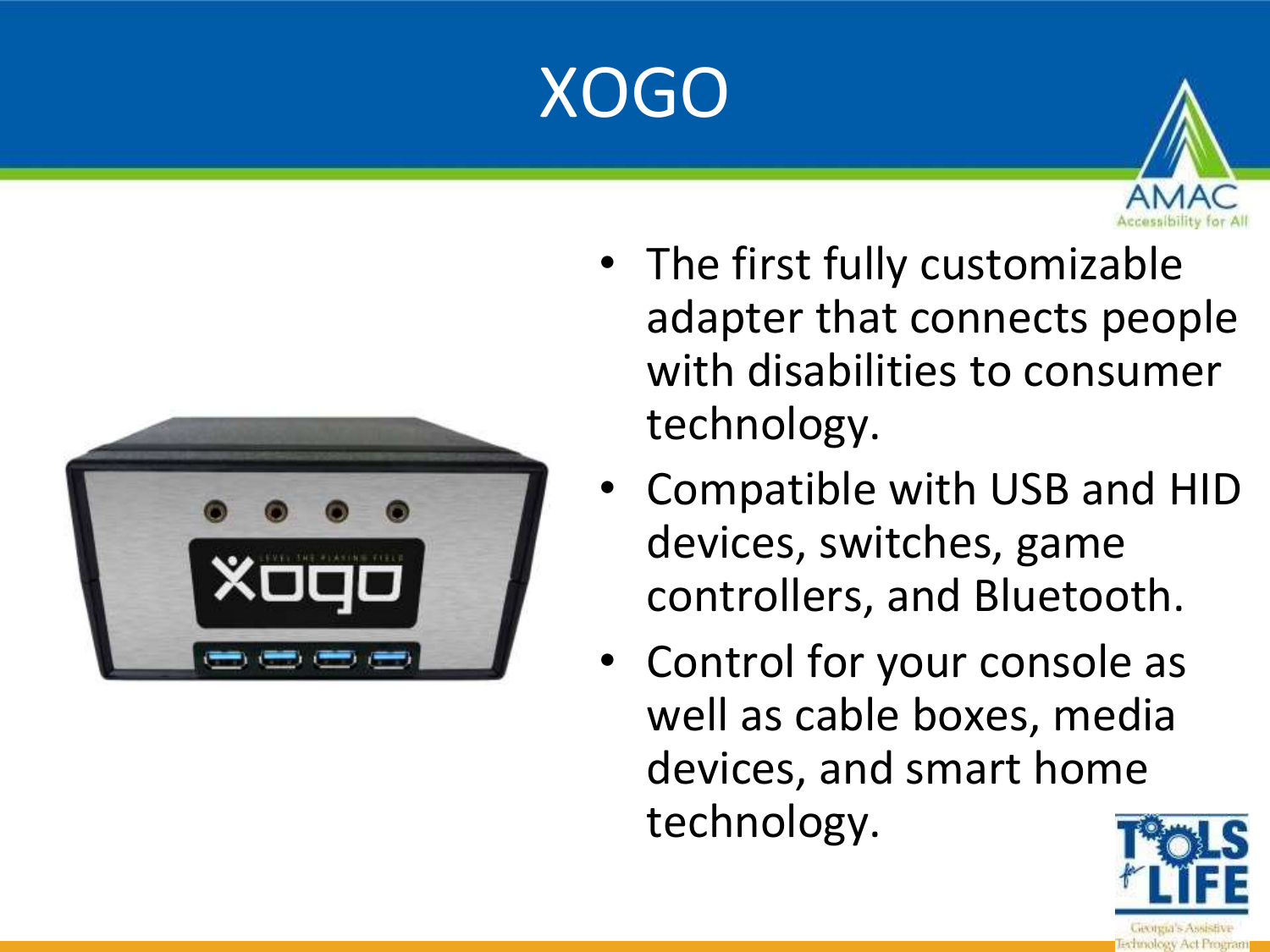# Boogie Dice





- First self rolling, sound activated, programmable dice.
- Activated using sound.
	- Clap, snap, thump
- Set roll duration, LED colors and more.
- Smartphone app can also be used to activate the dice.